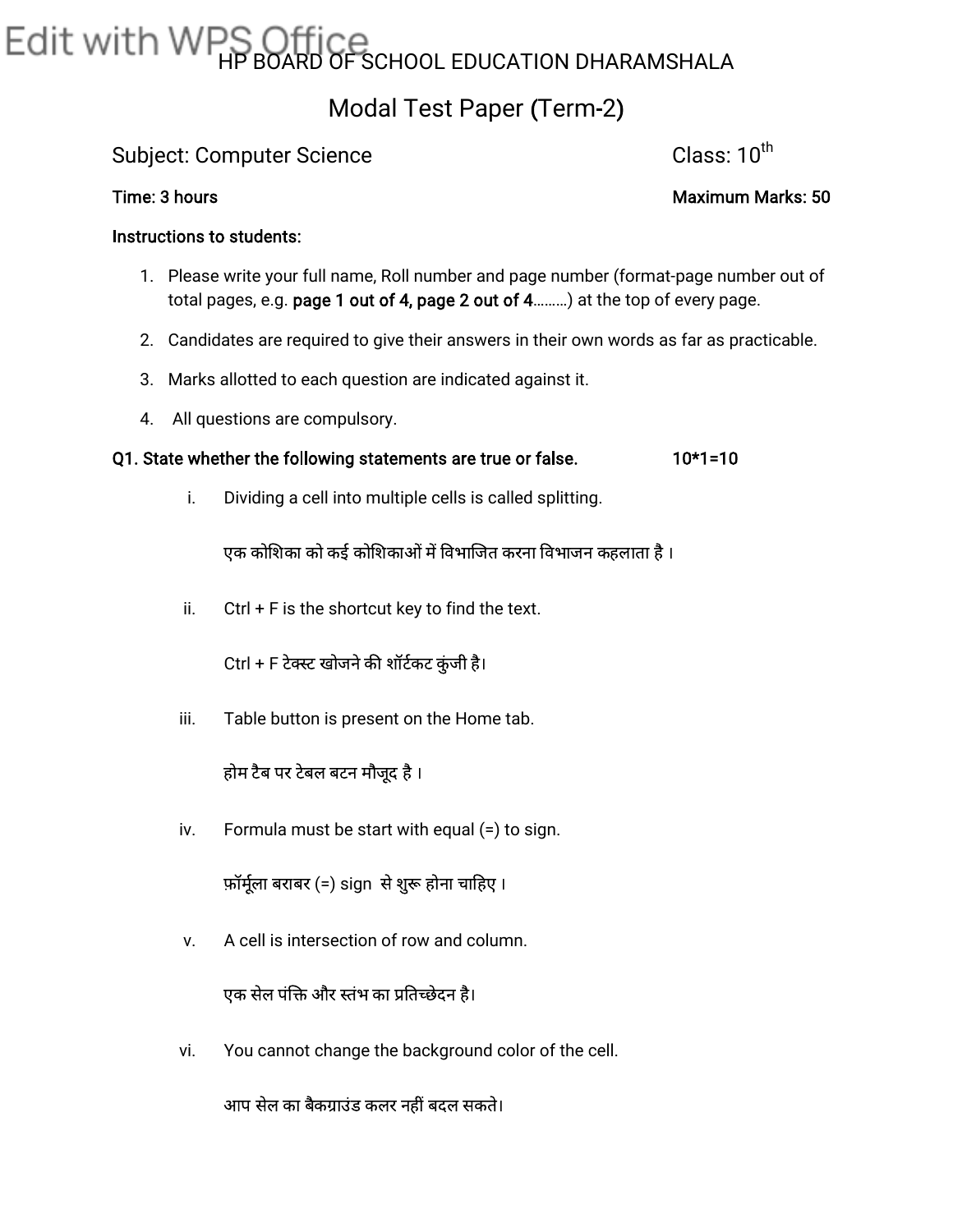## Edit with WPS Office more than one worksheet.

स्प्रेडशीट में एक से अधिक वर्कशीट हैं।

viii. Plus (+) operator is used to add the values of cells.

प्लस (+) ऑपरेटर का उपयोग कोशिकाओं के मूल्यों को जोड़ने के लिए किया जाता है।

ix. Min () is used to find the largest value.

Min ( ) का उपयोग सबसे बड़ा मान ज्ञात करने के लिए किया जाता है।

x. You can change the color of sheet tab.

आप शीट टैब का रंग बदल सकतेह।

#### Q2. Multiple Choice Questions: 10\*1=10

i. Bullet and Numbering button/option is present on the \_\_\_\_\_\_\_tab.

बुलेट और नंबरिंग बटन/विकल्प \_\_\_\_\_\_\_\_टैब पर मौजूद है।

- a. Home b. Insert c. Layout d. none of these
- a. ह**ोम b. Insert c. लेआउट d. इनमें से कोई नहीं**
- ii. Combining the two cells of a table into single cell is called \_\_\_\_\_\_.

एक टेबल के दो सेल्स को सिंगल सेल में मिलाना \_\_\_\_\_\_\_ कहलाता है।

- a. Splitting b. Merging c. Auto fill d. None of these
- a. बंटवारा b. विलय c. ऑटो भरण d. इनमें से कोई नहीं
- iii. \_\_\_\_\_\_\_\_\_\_\_ Option helps you to locate specific text in a document.

विकल्प आपको किसी दस्तावेज़ में विशिष्ट टेक्स्ट का पता लगाने में मदद करता है।

- a. Replace b. Font c. Find d. None of thesethe
- a. बदलें b. फ़ॉन्ट c. फाइंड d. इनमें से कोई नहीं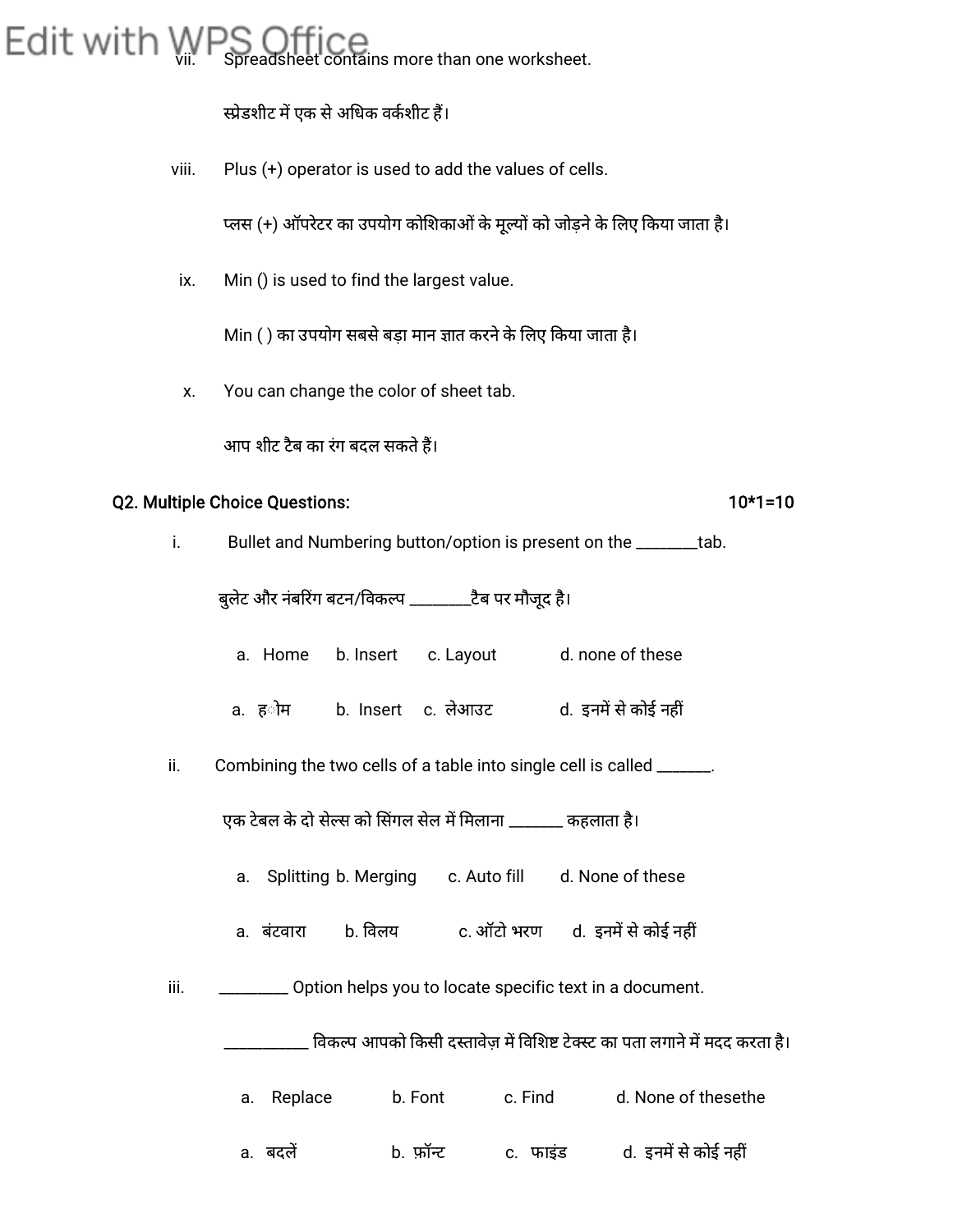### Edit with WPS Office

| iv.   |    | Every ________ in excel sheet has a unique address.         |                                                            |              |                                                                             |
|-------|----|-------------------------------------------------------------|------------------------------------------------------------|--------------|-----------------------------------------------------------------------------|
|       |    | एक्सेल शीट में प्रत्येक ________ का एक विशिष्ट पता होता है। |                                                            |              |                                                                             |
|       |    | a. Cell b. Row c. Column d. All of thesethe                 |                                                            |              |                                                                             |
|       |    |                                                             |                                                            |              |                                                                             |
| v.    |    | An excel workbook consist of _______.                       |                                                            |              |                                                                             |
|       |    | एक एक्सेल वर्कबुक में ________ होता है।                     |                                                            |              |                                                                             |
|       |    |                                                             |                                                            |              | a. Worksheet b. Rows c. Columns d. Formula                                  |
|       |    | a. बरकशीट् b.रौ   c. कोलम   d. फारमूला                      |                                                            |              |                                                                             |
| vi.   |    | __________ Alignment is used to align the text right side.  |                                                            |              |                                                                             |
|       |    |                                                             |                                                            |              | ______ संरेखण का उपयोग टेक्स्ट को दाईं ओर संरेखित करने के लिए किया जाता है। |
|       | a. |                                                             |                                                            |              | Left b. Right c. Center d. All of these                                     |
|       | a. | लेफ्ट                                                       |                                                            |              | b. राईट c. सैंटर d. इनमें से कोई नहीं                                       |
| vii.  |    | _______ is the shortcut key to bold the text in MS-Excel.   |                                                            |              |                                                                             |
|       |    |                                                             | MS-Excel में टेक्स्ट को बोल्ड करने की शॉर्टकट कुंजी है।    |              |                                                                             |
|       | a. | $Ctrl + P$                                                  | b. Ctrl +B                                                 | c. $Alt + P$ | $d.$ Alt $+B$                                                               |
|       | a. | $Ctrl + P$                                                  | b. Ctrl +B                                                 | c. $Alt + P$ | $d.$ Alt $+B$                                                               |
| viii. |    |                                                             | is the shortcut key to underline text in MS-Excel.         |              |                                                                             |
|       |    |                                                             | MS-Excel में टेक्स्ट को रेखांकित करने की शॉर्टकट कुंजी है। |              |                                                                             |
|       | a. | $Ctrl + F$                                                  | b. Ctrl +U                                                 | c. $Alt + F$ | d. Alt +U                                                                   |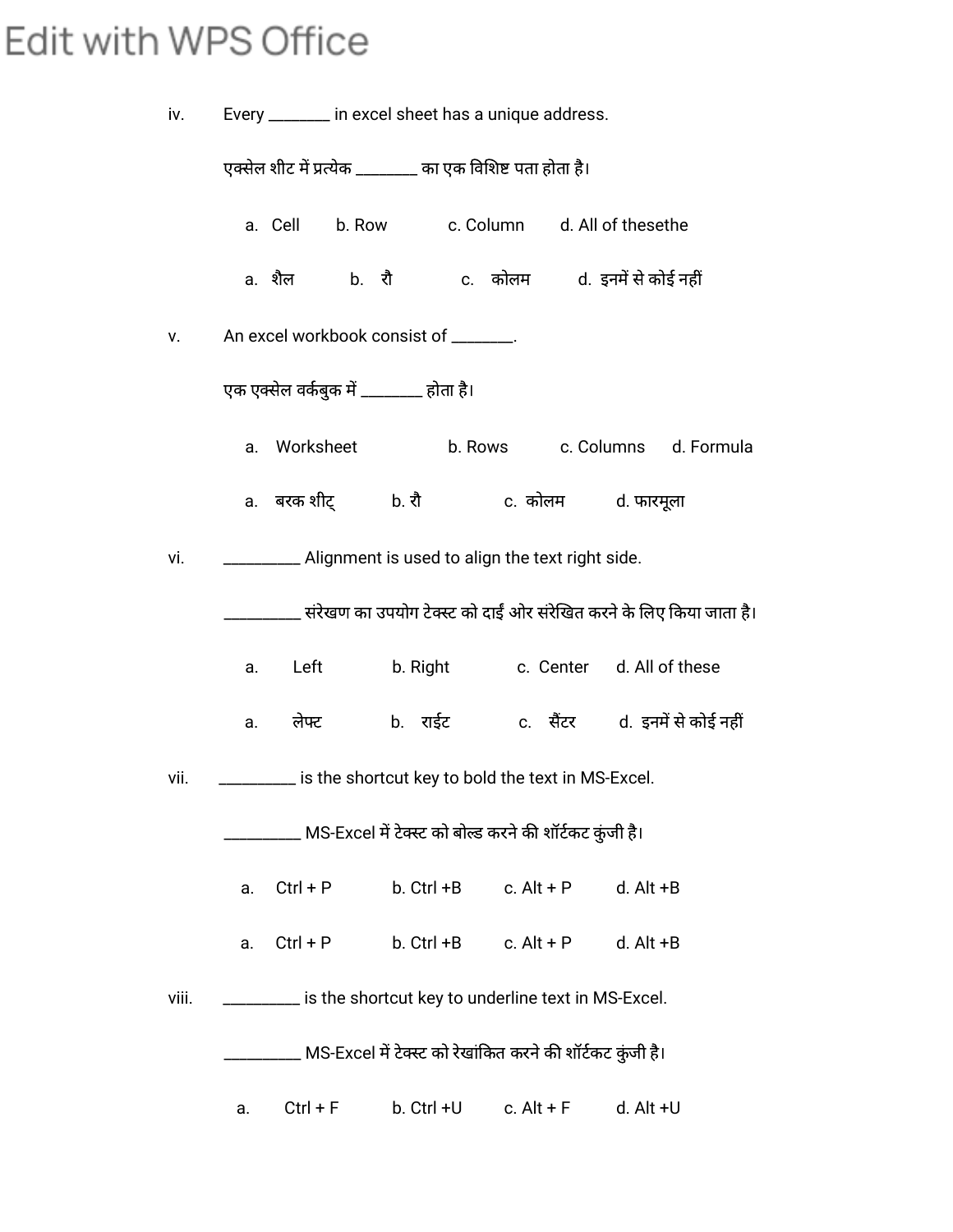## $E$ dit with WPS  $Q_{\text{trl}}$ +Fice  $E_{\text{drl}}$  +U c. Alt +F d. Alt +U

| ix. | Option is used to change the color the text. |            |                                                                   |                              |                       |
|-----|----------------------------------------------|------------|-------------------------------------------------------------------|------------------------------|-----------------------|
|     |                                              |            | विकल्प का प्रयोग टेक्स्ट का रंग बदलने के लिए किया जाता है।        |                              |                       |
|     | a.                                           | Text color |                                                                   | b. Cell color c. Cell Border | d. None of these      |
|     | a.                                           | टेक्सट कलर | b. शैल कलर                                                        | c. शैल बोरडर                 | d.  इनमें से कोई नहीं |
| Χ.  |                                              |            | ________ Function is used to add the values of a cell range.      |                              |                       |
|     |                                              |            | फ़ंक्शन का उपयोग सेल रेंज के मानों को जोड़ने के लिए किया जाता है। |                              |                       |
|     | a.                                           | MIN()      | $b.$ AVG $()$                                                     | c. IF ()                     | d. $SUM()$            |
|     | a.                                           | MIN()      | $b.$ AVG $()$                                                     | c. IF $()$                   | d. $SUM()$            |

#### Q3.

Q4.

|    | a. What do you mean by bullets and numbers?                              | 2 |
|----|--------------------------------------------------------------------------|---|
|    | बुलेट और नंबर से आप क्या समझते हैं?                                      |   |
|    | b. What is Spreadsheet? Explain.                                         | 2 |
|    | स्प्रेडशीट क्या है? व्याख्या कीजिये                                      |   |
| C. | Write the steps to insert a table in the document.                       | 3 |
|    | 'दस्तावेज़ में तालिका सम्मिलित करने के चरण लिखिए।                        |   |
|    | <b>OR</b>                                                                |   |
|    | What do you mean by merging and splitting of cells in a table? Explain.  |   |
|    | तालिका में सेलों के विलय और विभाजन से आप क्या समझते हैं? व्याख्या कीजिये |   |
|    |                                                                          |   |
|    |                                                                          |   |

| a. Write the steps to insert symbols in MS-Word.   |  |
|----------------------------------------------------|--|
| MS-Word में प्रतीकों को सम्मिलित करने के चरण लिखिए |  |